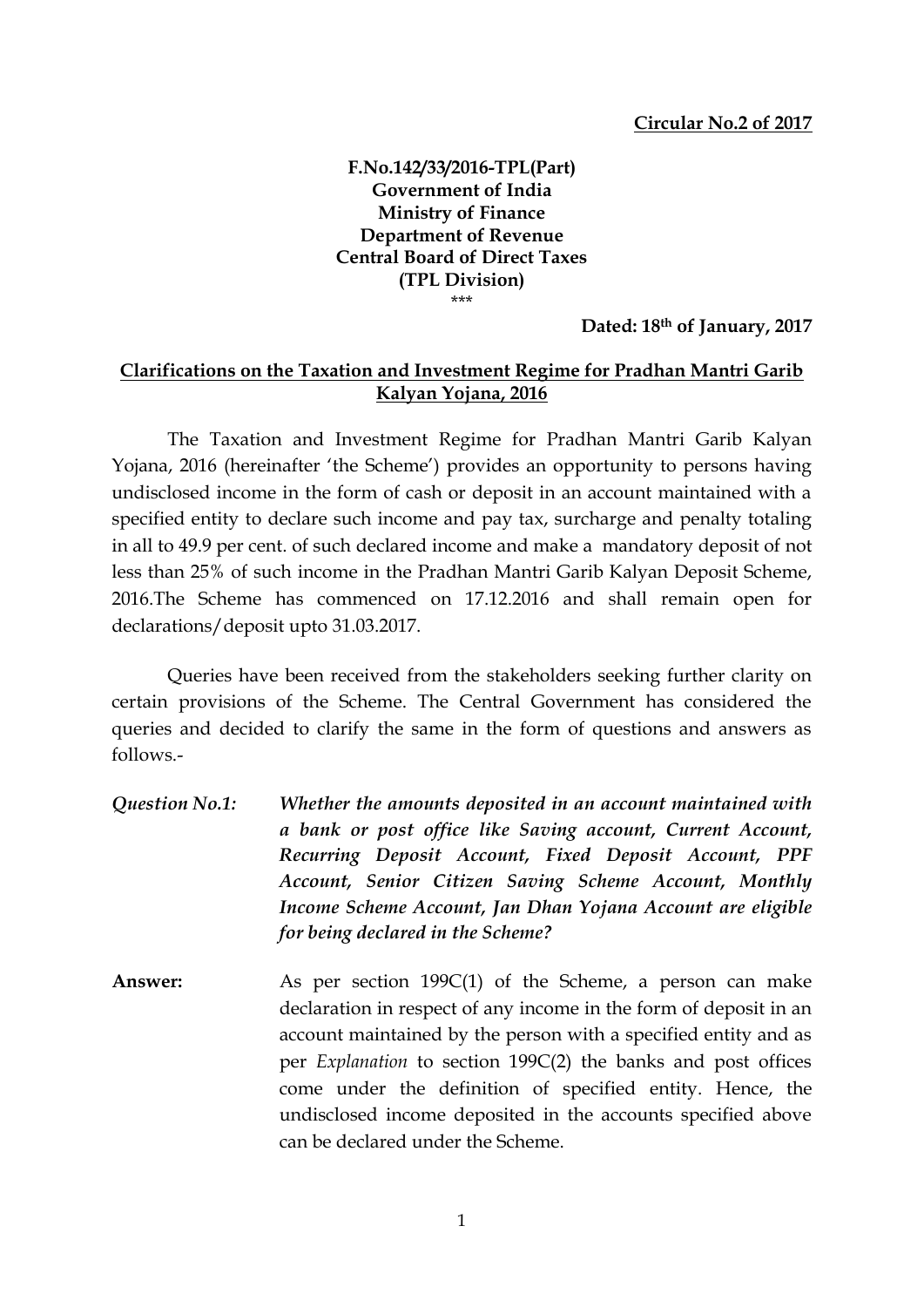- *Question No.2: Whether declaration under the Scheme can be made in respect of income which is represented in the form of investment in any asset like jewellery, stock or immovable property?*
- **Answer:** No. Under the Scheme, only income represented in the form of cash or deposit in an account maintained with specified entity can be declared. The Scheme is hence not available for declaration of an income which is represented in the form of assets like jewellery, stock or immovable property.
- *Question No.3: In case a deposit is made by interbank transfer i.e. transfers from one account to another account, whether such deposit can be declared under the Scheme?*
- **Answer:** Yes, a declaration under the Scheme can be filed in respect of deposits made in an account maintained with a specified entity by any mode such as cash, cheque, RTGS, NEFT, or any electronic transfer system.
- *Question No.4: Where a notice under section 142(1)/ 143(2)/ 148/ 153A/ 153C of the Income-tax Act has been issued to a person for an assessment year, will such person be eligible for making a declaration under the Scheme?*
- **Answer:** Yes, such person is eligible to avail the Scheme subject to fulfilment of conditions specified in the Scheme.
- *Question No.5: Can a person against whom a search/ survey operation has been initiated, file declaration under the Scheme and whether the cash seized during search operation can be declared under the Scheme?*
- **Answer:** Yes, a person against whom a search/survey operation has been initiated is eligible to file declaration under the Scheme in respect of undisclosed income represented in the form of cash or deposit in an account maintained with specified entity.
- *Question No.6: Whether credit of advance tax paid, tax deducted at source (TDS), tax collected at source (TCS), in respect of an income declared under the Scheme would be available?*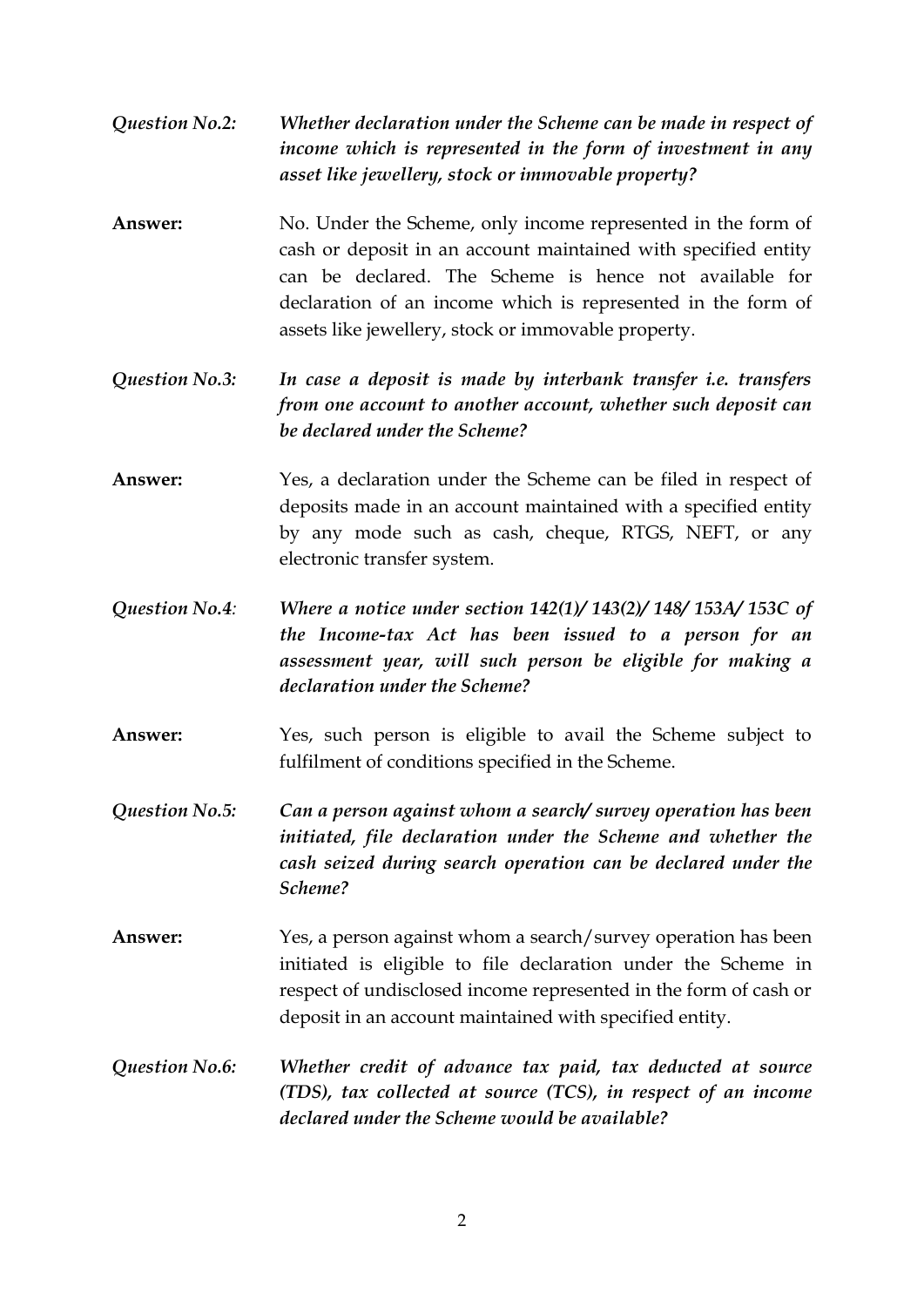**Answer:** No credit for advance tax paid, TDS or TCS shall be allowed under the Scheme.

*Question No.7: Whether undisclosed income represented in the form of deposits in foreign bank account is eligible for the Scheme?*

- **Answer:**Clause (d) of section 199-O of the Scheme provides that the Scheme shall not apply in relation to any undisclosed foreign income and asset which is chargeable to tax under the Black Money (Undisclosed Foreign Income and Assets) and Imposition of Tax Act, 2015. Hence, undisclosed income represented in the form of deposits in foreign bank account is not eligible for the Scheme.
- *Question No.8: Can a person come under the Scheme with respect to deposit made in a bank account prior to the Financial Year 2016-17?*
- Answer: A person can avail the Scheme for any assessment year commencing on or before the 1st day of April, 2017. Hence, deposits made in bank account prior to financial year 2016-17 can also be declared under the Scheme.
- *Question No.9: If a person does not declare undisclosed cash deposited in an account between 01.04.2016 to 15.12.2016 under the Scheme, then whether such undisclosed deposit shall attract tax at the rate provided in the Taxation Laws (Second Amendment) Act, 2016?*
- **Answer:** The amended provisions of section 115BBE of the Income-tax Act, 1961 shall apply to A.Y.2017-18, relating to F.Y. 2016-17. Hence, undisclosed deposits between 01.04.2016 to 15.12.2016 shall also attract tax at the rate provided in the Taxation Laws (Second Amendment) Act, 2016.
- *Question No.10: Whether undisclosed income deposited/repaid in an Overdraft Account or Cash Credit Account or any loan account maintained with a bank is eligible for being declared under the Scheme?*
- **Answer:** Yes, the amount deposited or repaid against an overdraft account/cash credit account/any loan account maintained with a bank or any specified entity is eligible for being declared under the Scheme.